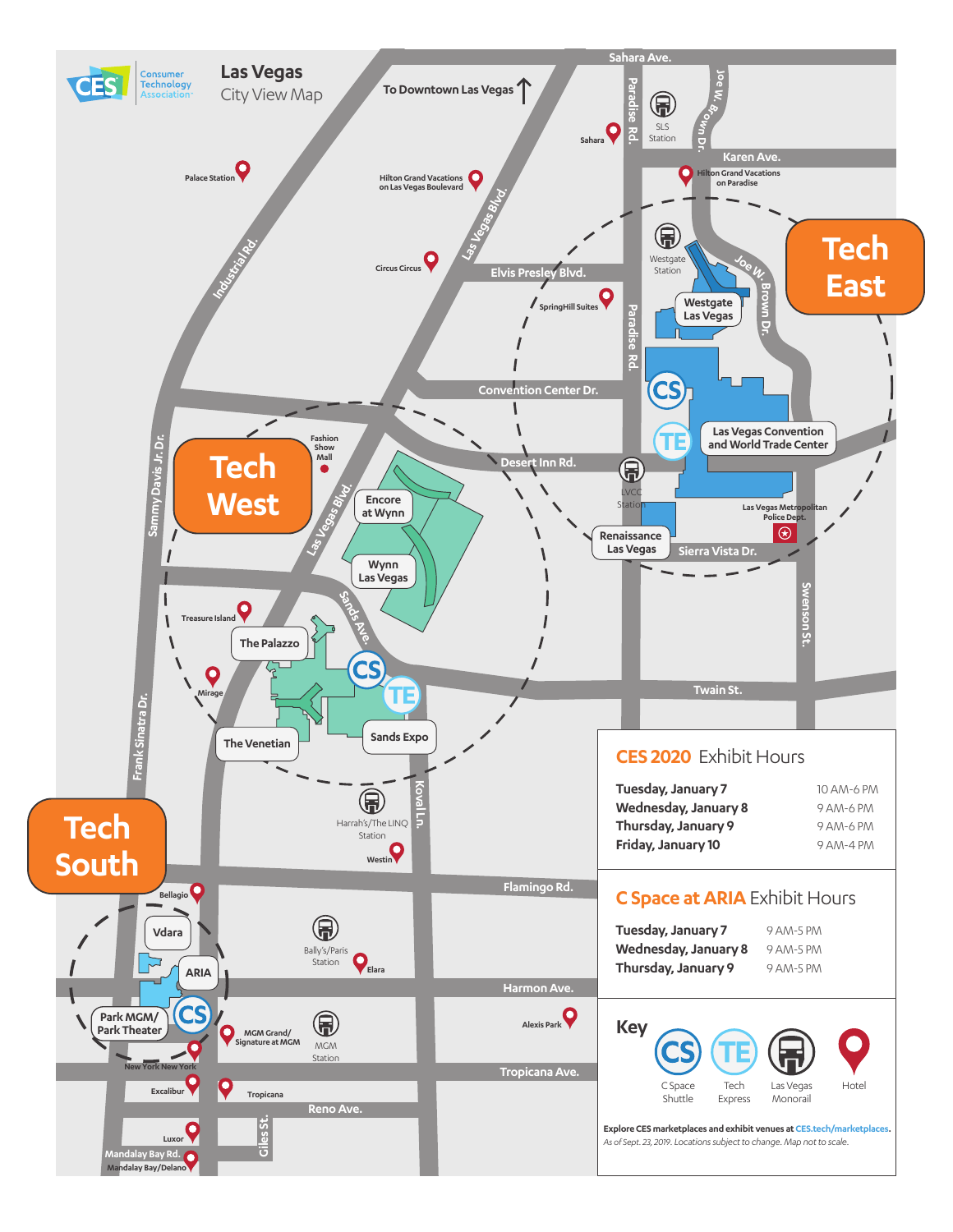

## **Tech East**

Las Vegas Convention and World Trade Center (LVCC), Westgate Las Vegas and Renaissance Las Vegas

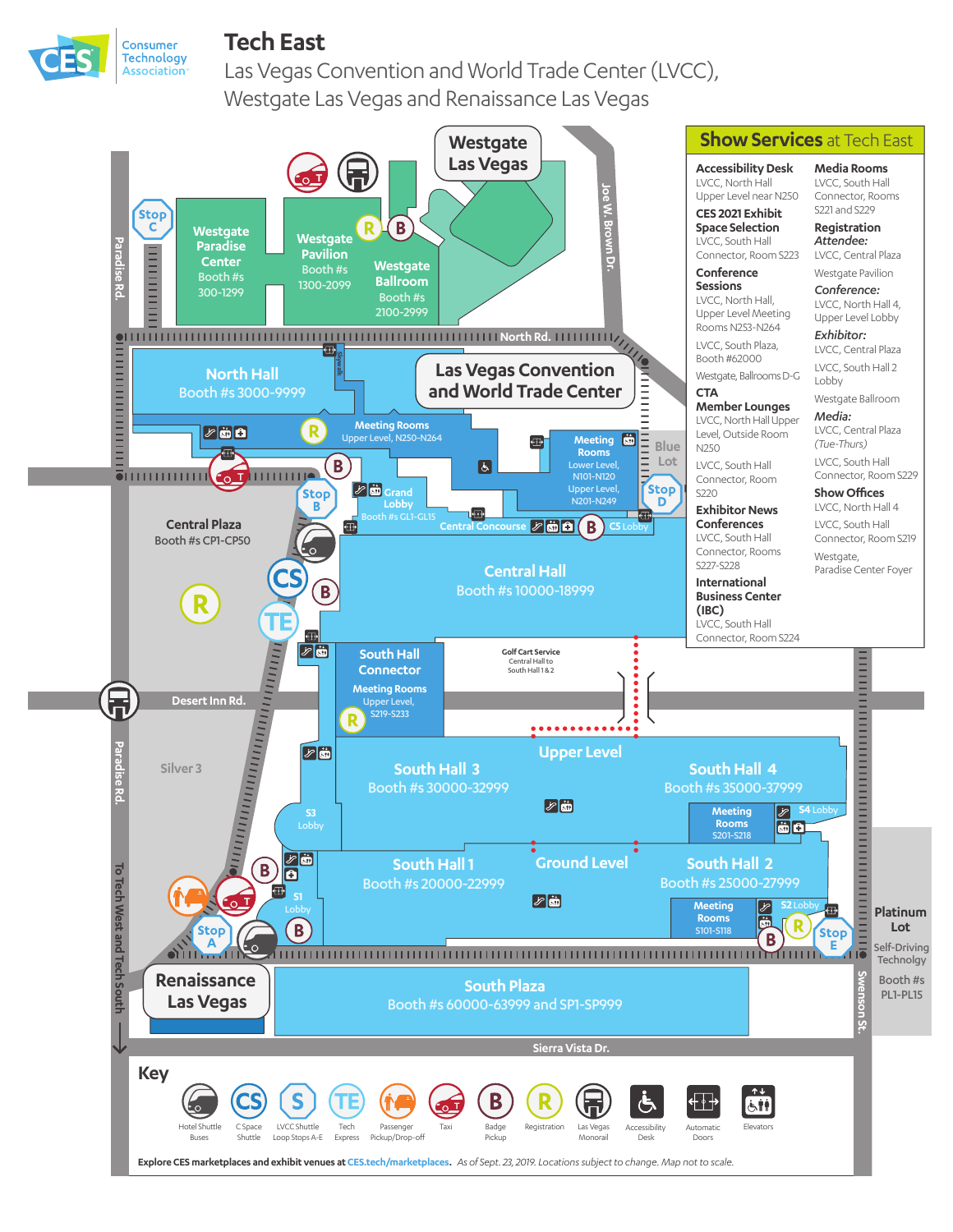

## **Tech West**

Sands Expo/The Venetian